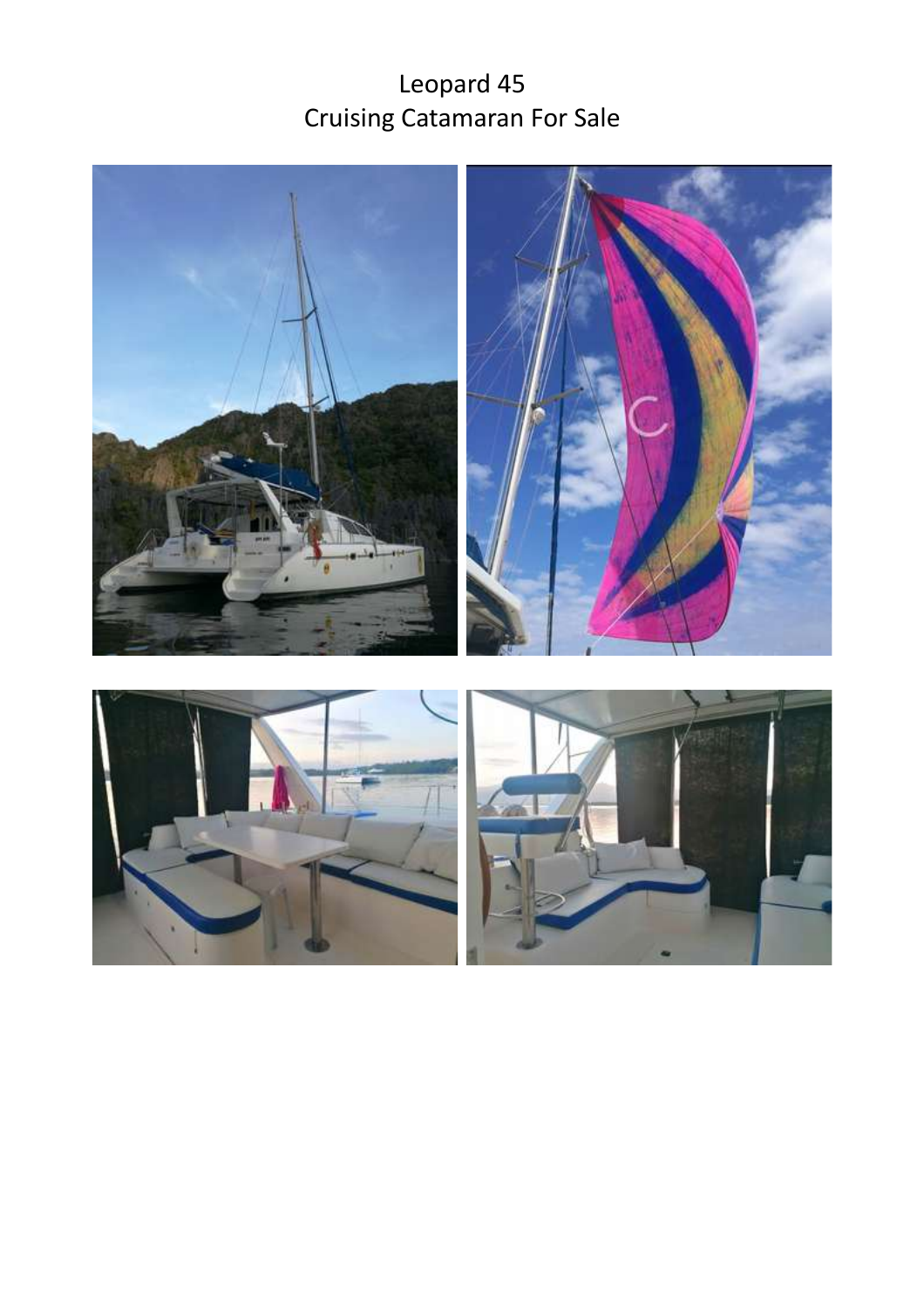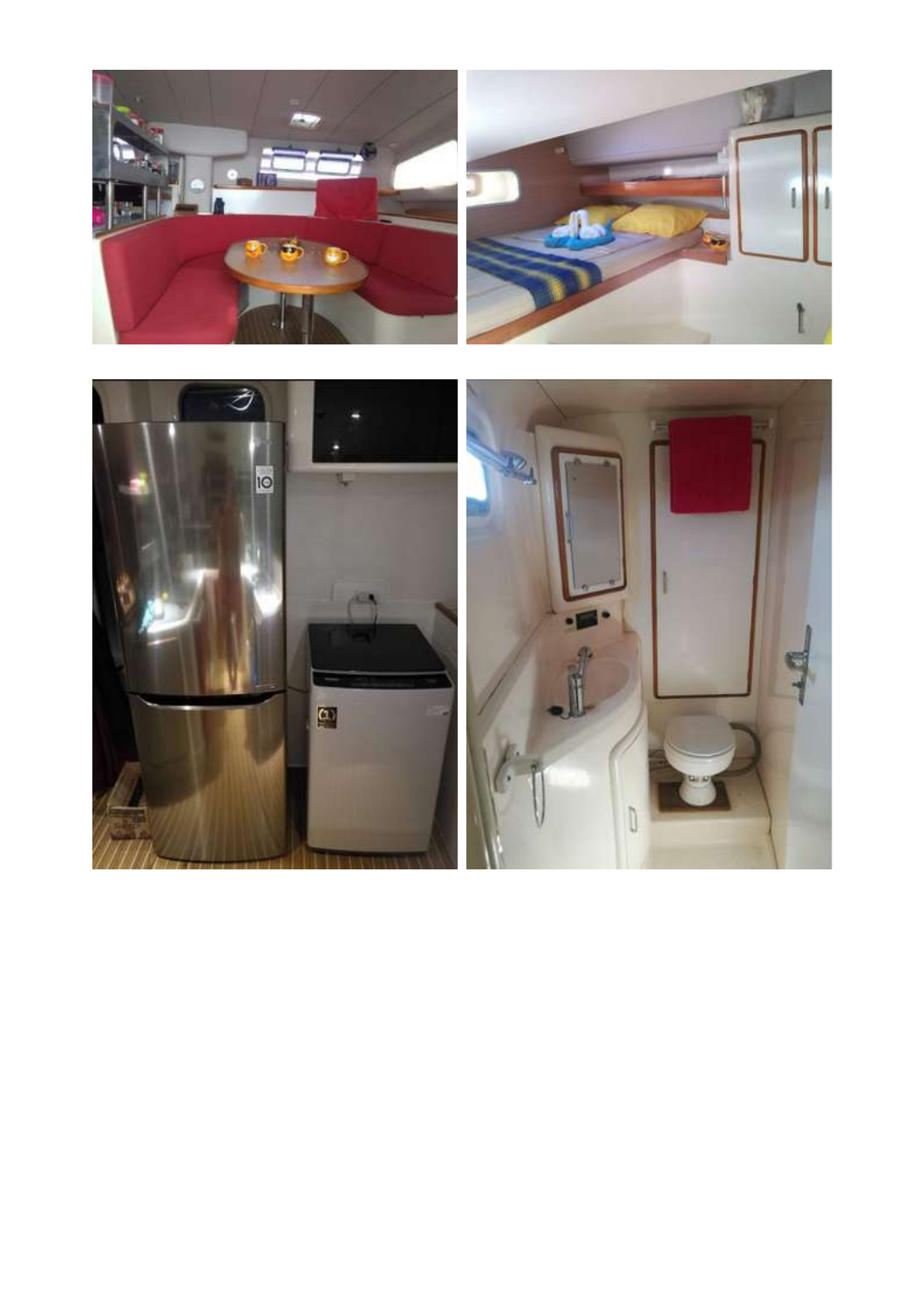



Leopard 45 LOA 45 feet with 4 cabins, 4 restrooms Year built 2002

Accommodation 4 double cabins 4 shower rooms with each with a shower, washbasin and toilet 2 holding tanks in forward toilet 2 x 400 L water tanks New rainman 120l/hr watermaker, new in 2019 12 V fan in each cabin + 2 in saloon

Engine Yanmar 3JH5E 300 hours, new in 2019 Generator 9kw Northern Lights, removed 2019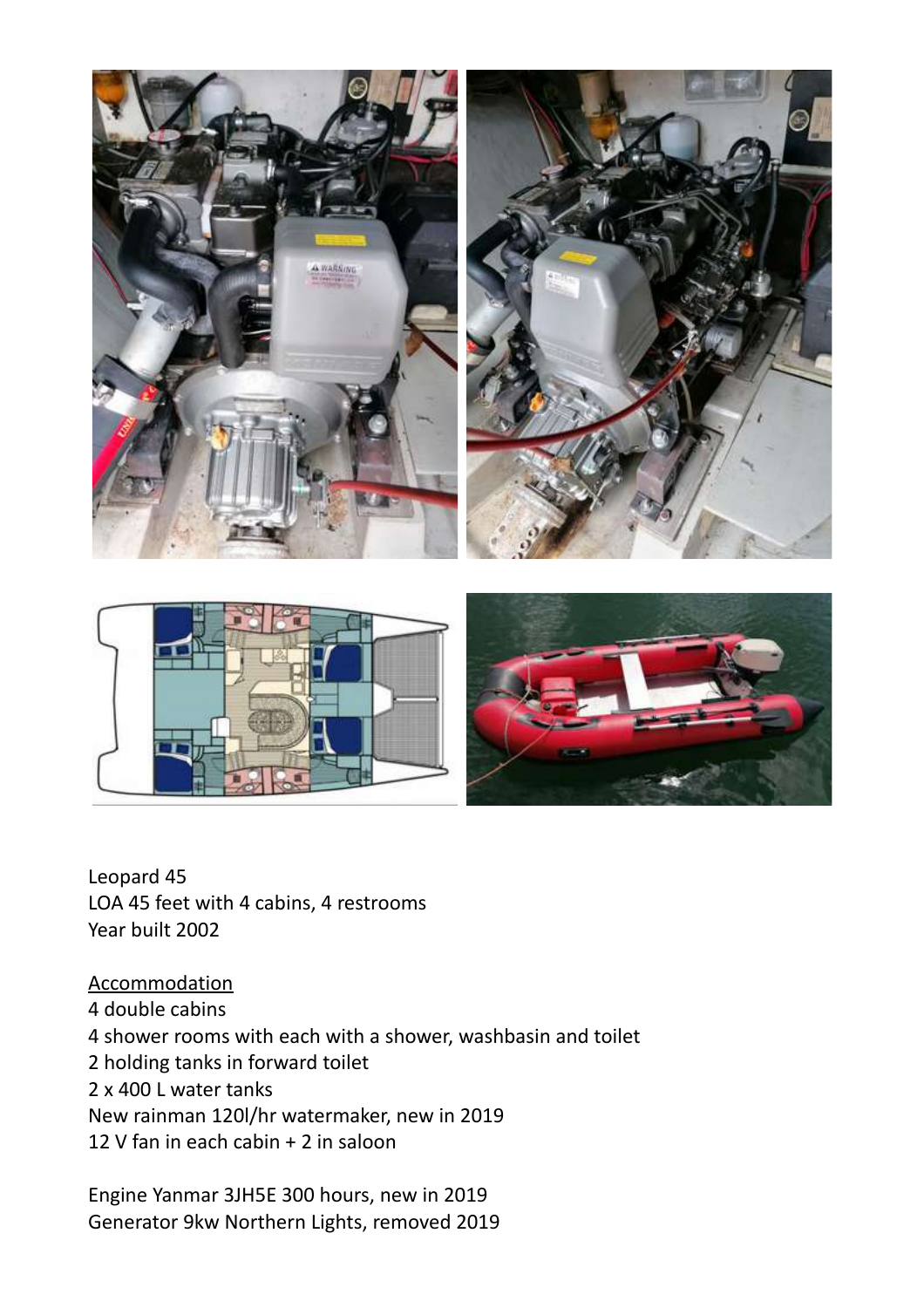**Galley** 2 stainless steel sinks Corian countertop in the galley New Refrigerator/freezer 220v New Washer 7kg 220v Force 10 stainless steel 3-burner hob with stainless steel oven Electric water-heater 1 x 12 kg gas bottle Pressurised hot and cold water system, new in 2019

Sails and Rigging Sparcraft mast with 2 spreaders Ullman full batten mainsail, new in 2019 Ullman furling Genoa Ullman staysail on furler Gennaker on furling system Profurl furling system for genoa Winches: Lewmar ST and Harken ST 2 x 44 ST mast winches 1 x 54 ST roof winch

**Electronics** iCom fixed VHF Depth sounder autopilot Raymarine st 6002 AIS Raymarine 350/650

Electrical 4x 12 V / 540amp lithium, new in 2022 2 x 80 A engine batteries, new in 2022 1400 W solar panels with regulator mppt 5000 W inverter Cristec battery charger TV in saloon

## Deck Lofrans Tigre 1200 W electric windlass Spade 25 kg main anchor 25 with 70 m of chain Second anchor Cockpit cushions Hard top bimini with lateral protection flaps Batilyne exterior window blinds for saloon